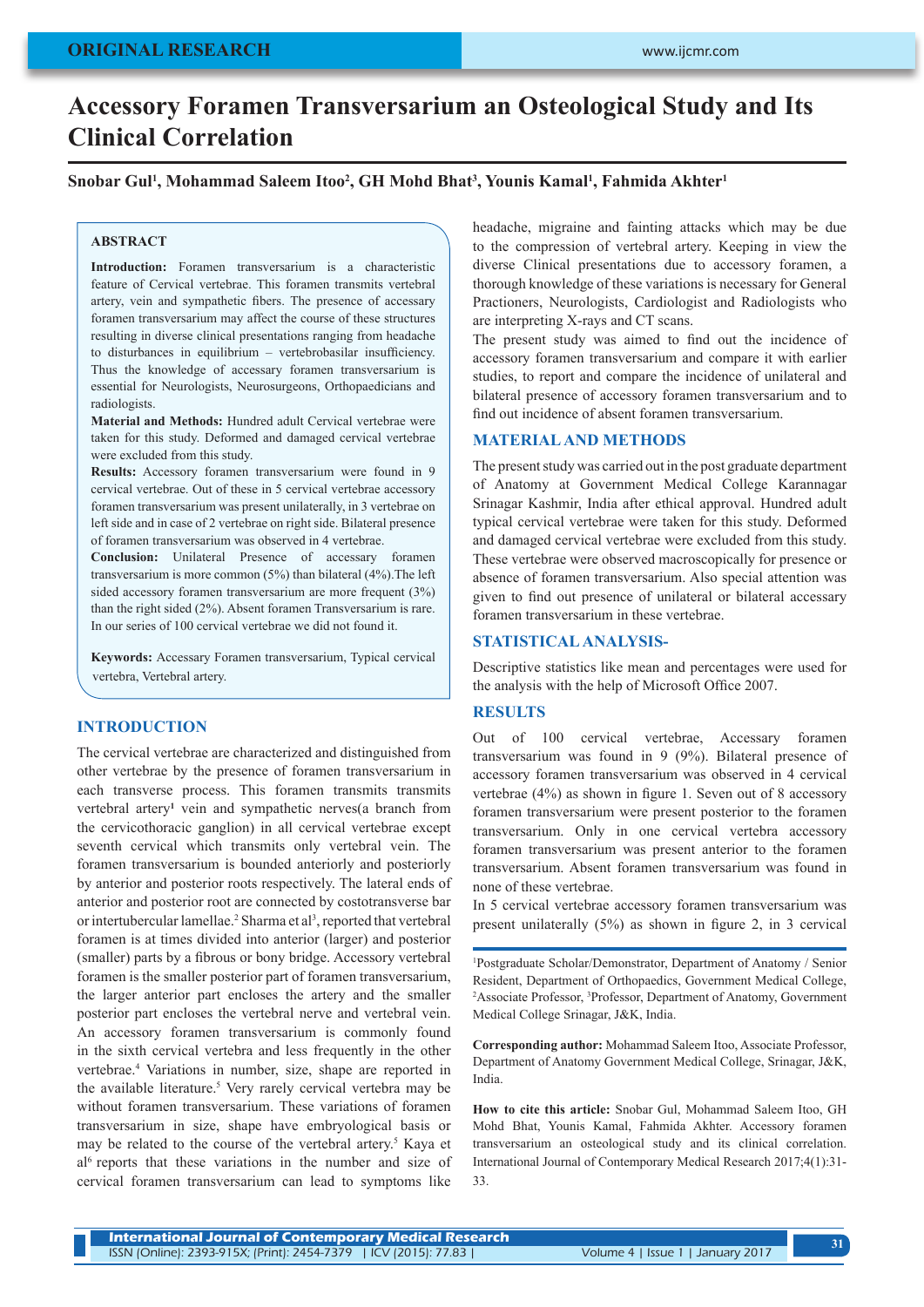vertebrae (3%) on left side and in case of 2 vertebrae (2%) on right side.

## **DISCUSSION**

Foramen transversarium which is a characteristic feature of all cervical vertebrae transmits vertebral artery (only in upper six), vertebral vein and sympathetic plexus. The foramen transversarium is bounded anteriorly and posteriorly by anterior and posterior roots respectively.<sup>7</sup> The lateral ends of these roots are bound by costotransverse bar or intertubercular lamella. Junctions of anterior and posterior roots with the costotransverse bar are marked by anterior and posterior tubercles respectively. The anterior root, anteriortubercle, costotranseversebar, Posterior tubercle and lateral part of posterior root represent the costal element while the rest (medial part of posterior root represents transverse element of developing vertebrae.<sup>7</sup> The foramen transversarium is formed by the vestigial costal element fused to the body and true transverse process of the vertebra.<sup>8</sup> It is closed laterally by the costotransverse bar.<sup>9</sup> The formation of foramen transversarium results by the fusion of the costal element of developing cervical transverse processes with the transverse element of developing vertebra. During this interaction the vertebral vessels and nervous plexus are caught between these two bony parts. Thus the course of vertebral vessels determines the formation of the foramen transversarium, it is believed that variations in the course of the vertebral vessels results in variation of foramen transversarium and vice versa. So variations of the foramen transversarium are associated with the variations of the vertebral vessels. Absence of foramen transversarium may be associated with absence of the vertebral artery or the artery running along the transverse process and not through the foramen transversarium. Quite often foramen transversarium is divided into a larger anterior foramen which transmits vertebral artery and narrow posterior foramen (accessary) which transmits vertebral vein. But even in this situation the larger anterior foramen is narrower than foramen transversarium and is associated with narrowing of vertebral artery and its clinical consequences resembling clinically features of vertebrobasilar artery insufficiency. Thus foramen transversarium is formed by the vestigial costal element fused to the body and true transverse process of the vertebra (4). It is closed laterally by the costotransverse bar.(5)

Blood supply of inner ear is derived from vertebral and basilar arteries, so any spasm of these arteries due to irritation of sympathetic plexus, may causes labyrinthine or hearing disturbances along with neurological symptoms. Compression of vertebral artery during neck movements are characterized by headache, migraine and fainting attacks. Therefore, a sound knowledge of these variations is very essential for radiologists and clinicians in interpretation of X-rays, CT and MRI scans. It is also important for orthopedic surgeon during posterior approaches of cervical spines. In our present study we found that accessory foramen transversarium were found in 9 percent of cervical vertebrae. Out of these in 5 cervical vertebrae accessory foramen transversarium was present unilaterally in 3 vertebrae on left side and in case of 2 vertebrae on right side. Bilateral presence of accessory foramen transversarium was observed in 4 vertebrae indicating that unilateral presence



**Figure-1:** 4 vertebrae with bilateral accessory foramen transversarium (↑)



**Figure-2:** 5 cervical vertebrae with unilateral accessory (↑) foramen transversarium

| Reference | Authors/year                                                     | <b>Vertebrae</b> | FT present     | <b>Bilateral</b> | <b>Unilateral</b> |
|-----------|------------------------------------------------------------------|------------------|----------------|------------------|-------------------|
| number    |                                                                  | <b>Studied</b>   | in             |                  |                   |
| 10        | Pretty Rathnakar, Remya K and Swathi (2013)                      | 140              | $8=5.7\%$      | $5 = 3.6\%$      | $2 = 1.42\%$      |
| 11.       | Kalpana Ramachandran, Parvathavarthine Chetty Ravikumar,         | 120              | $19=15.8\%$    | $10=8.3\%$       | $9=7.5\%$         |
|           | Mahima Sophia Manavalan (2014)                                   |                  |                |                  |                   |
| 12.       | Bindu Aggarwal and Madhur Gupta (2014)                           | 58               | $19 = 32.75\%$ | $10=17.24\%$     | $09 = 15.51\%$    |
| 13.       | Nilima P. Patil, S.S. Dhapate, SatishPorwal, V.B. Bhagwat (2014) | 175              | $10 = 5.71\%$  | $6=3.42\%$       | $4=2.28%$         |
| 14.       | Apurba Patra, Harsimarjit Kaur, Usha Chhabra, SubhashKaushal,    | 150              | $33 = 22\%$    | $16=10.67$       | $17 = 11.33$      |
|           | Upasna Kumar (2015)                                              |                  |                |                  |                   |
| 15.       | Md. Jawed Akhtar, Premjeet Kumar Madhukar, Shamir Rahman,        | 174              | $25 = 14.36\%$ | $20=11.49\%$     | $5=2.87\%$        |
|           | NishantKashyap (2015)                                            |                  |                |                  |                   |
|           | Present study                                                    | 100              | $9 = 9\%$      | $5 = 5\%$        | $4 = 4\%$         |